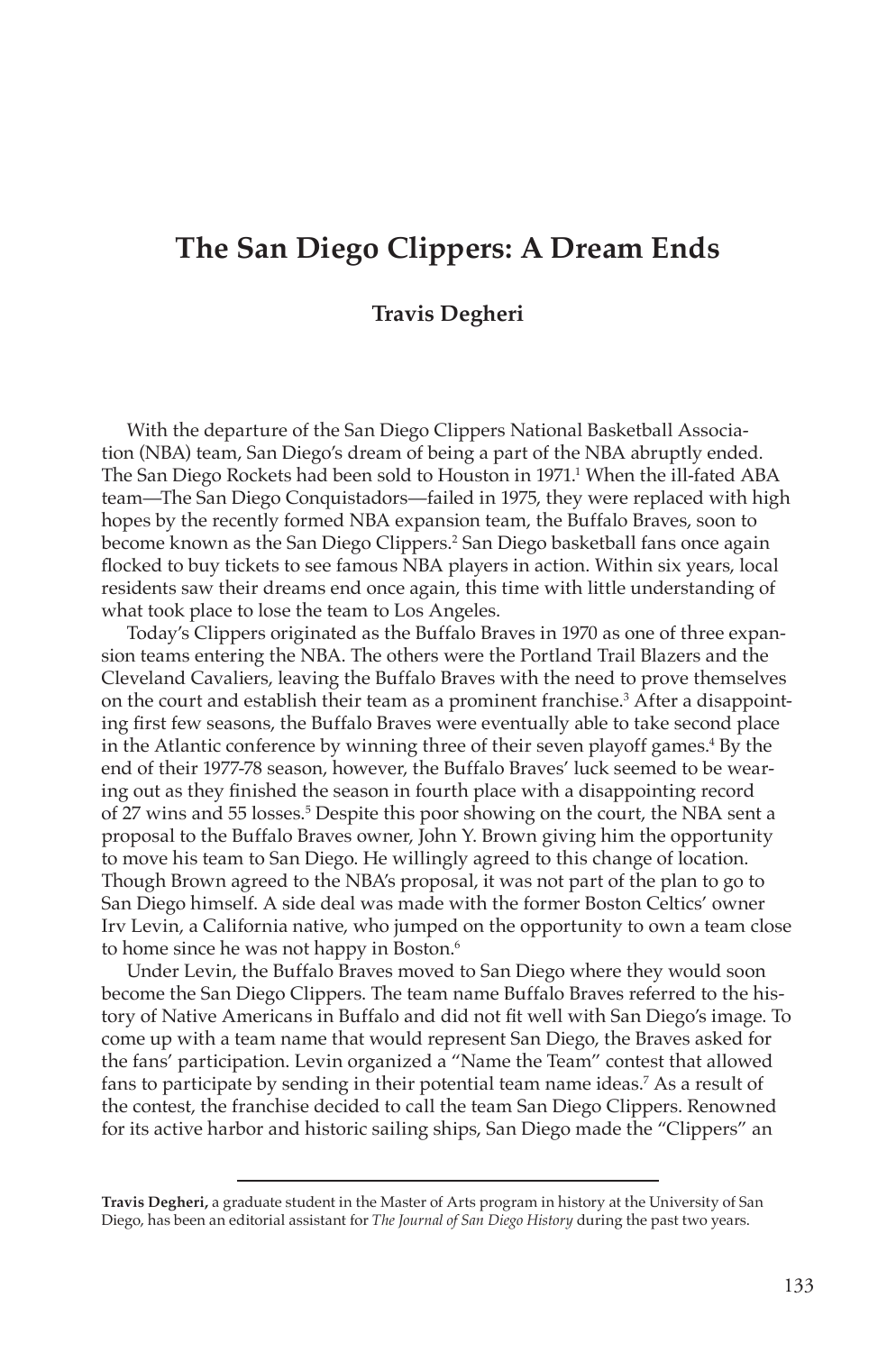

*San Diego Clippers guard Randy Smith sets up for a long-range jumper. ©SDHS, UT 90:P3399 #29A-30, Union-Tribune Collection.*

appropriate choice for a team name.

Though Irv Levin was known as the owner of the San Diego Clippers, it is important to note that he was not alone in his dealings. Harold Lipton, a successful lawyer from New York, had worked with Irv Levin, the film producer, ever since their association in the National General Film Conglomerate.<sup>8</sup> After that, Levin and Lipton proceeded to assume ownership of the Seattle Supersonics with Sam Schulman.9 Levin and Lipton eventually gave up their Supersonics ownership to purchase the Boston Celtics. From there, Levin and Lipton traded the Celtics for the Buffalo Braves, which became the San Diego Clippers, a team they owned from 1978 to 1981.

Upon the move to San Diego, the Clippers hired a new head coach, Gene Shue, who claimed he would generate an "exciting, fast break style of basketball."10 Randy Smith, the Clippers' excellent guard, was enthusiastic to hear that Shue would be the new Clippers' head coach. Smith commented that

Shue "was a very stylish person, he was always well-prepared and he's a winner. I like those things in a coach."11 With Shue as the new head coach of the San Diego Clippers, the fans, the franchise and even Shue were confident about the team's future. Levin was especially optimistic about the team under Shue's coaching. He deduced that the Clippers would "come out roaring and smoking" and "put a winning team on the court from Day One."12 Shue shared a similar optimism, but nevertheless remained realistic as he recognized the Western Conference as a competitive division.13

Shue was correct; the Clippers division faced high-level competition with the Los Angeles Lakers, the Houston Rockets, and the San Antonio Spurs. Though finishing with an acceptable record of forty-three wins and thirty-nine losses, it was just enough to clench fifth place in the Pacific Division.14 Regardless of their place in the conference, the Clippers were a new team; they had new management, new players, a new coach



*Gene Shue, left, acquires all-star center Bill Walton May 13, 1979. ©SDHS, UT 90:P6577 #14, Union-Tribune Collection.*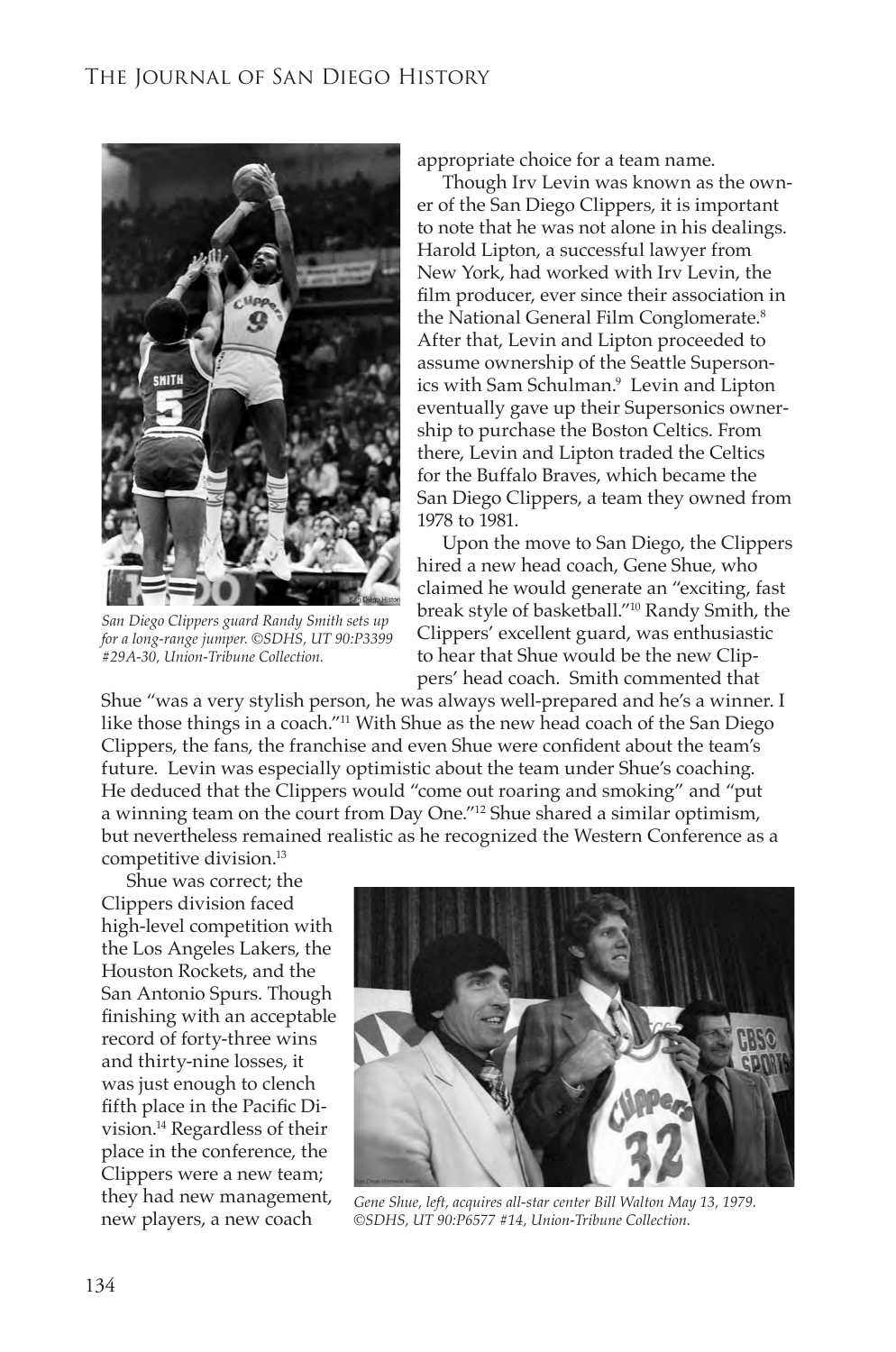and even a new name. It is remarkable that they finished as well as they did. While one may call this first season lucky, the Clippers would soon realize that their luck had already run out.

The Clippers 1979-80 season produced less than satisfactory results, but they still managed to clinch another fifth place finish in their division.15 Their thirty-five wins and forty-seven losses displayed that the team was falling behind while Shue and Levin saw their hopes of bringing a winning team to San Diego becoming dim.<sup>16</sup> Though the Clippers record speaks for itself, there were some unforeseen circumstances that contributed to their less successful 1979-1980 season. First, their newly acquired "big man," Bill Walton, a San Diego native, played only 14 of the teams 82 games.17 As a part of their deal



*Bill Walton establishes position as a Portland Trailblazer. Courtesy of Bill Walton.*

to obtain Walton from the Portland Trailblazers, the Clippers traded Kermit Washington, an all-star defender, Kevin Kunnert, a solid center, and a first-round draft pick.18 It was frustrating from Shue's perspective as he said, "In one day I could get good news, then bad news, and this would happen almost daily."19

After acquiring Walton, the Clippers had great success in their preseason exhi-



*Bill Walton makes use of a therapeutic whirlpool. ©SDHS, UT 90:Q0021 #14, Union-Tribune Collection.*

**The Donald Sterling Era**

bition games, beating teams such as the Los Angeles Lakers, who at the time had Kareem Abdul-Jabbar and Magic Johnson. After their victory over the Lakers however, Walton found out on the following day that he had sustained another stress fracture in his foot. Walton remarked, "I am the most injured athlete ever."20 He also recalled that it was "frustrating, disappointing and psychologically devastating because they couldn't find out what was wrong with my feet."<sup>21</sup> Shue argued that this was one of the toughest seasons he had ever coached, but explained that in the following season "this club will be starting over."22

Shue's contract would not be renewed for the 1980-81 season and the Clippers hired new head coach, Paul Silas. This would not be the only change the team would see. After missing the playoffs for the third consecutive season in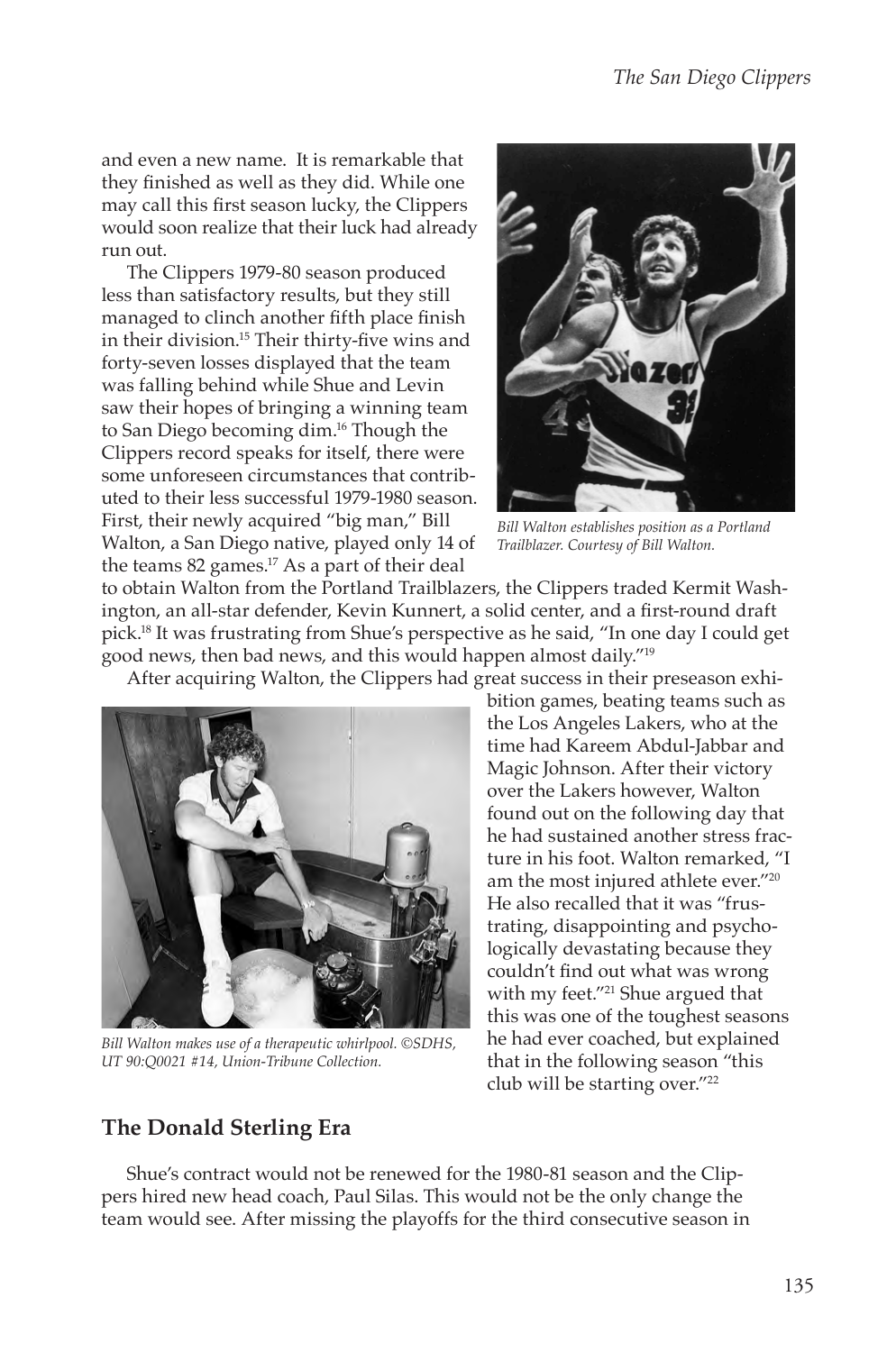

*San Diego Clippers guard Lloyd Free extends for a one-handed dunk. ©SDHS, UT 90:P3399 #16A-17, Union-Tribune Collection.*

San Diego, the Clippers owners, Levin and Lipton, decided to sell the team to Donald Sterling for a reported \$13.5 million dollars in May 1981.<sup>23</sup> This change of ownership would become official after the NBA Board of Governors approved the purchase in late May 1981.<sup>24</sup> The acquisition was surprising since the San Diego Clippers finished their 1980-81 season with a record of 36 wins and 46 losses.25 Regardless, Sterling seemed adamant about acquiring the Clippers, whether they were losing or not.

At the time he acquired the Clippers, Donald Sterling was a successful lawyer and real estate mogul who resided in Malibu.26 Though initially skeptical of announcing his worth, Sterling eventually gave in. He thought that fans would feel as though they could not identify with him, but former owner Levin eventually convinced him that by identifying his worth, San Diegans could see

that Sterling had the potential to bring a great team to San Diego.27 Donald Sterling did just that by saying, "You can say that I have substantial assets. Very substantial."28 He then promised San Diego a great team, as he put it, "We are going after box office names. Whatever a winning team costs, we are prepared to pay. If an average player costs \$300,000 and an above average player costs \$600,000, we'll pay it. We think we owe that much to the fans."29 *Union-Tribune* sports reporter Nick Canepa commented "Everyone was optimistic when he took over."30 Sterling made the fans and franchise fully aware that he was committed to making the San Diego Clippers a successful team on the court. $31$ 

Though his words of assurance and encouragement sounded promising, the San Diego Clippers would have their worst season to date, winning only 17 games while losing 65.<sup>32</sup> While Sterling claimed that he was willing to spend "unlimited sums to buy new talent for the Clippers," it became clear that he was not upholding his end of the bargain.33 Despite the fact that former coach Shue had previously mentioned that the franchise was in need of a forward, Sterling prevented a deal from happening with Denver for a great forward, Alex English.<sup>34</sup> An owner with enough funds to put together a great team and enough arrogance to talk about it should have certainly signed a player that would greatly contribute to the franchises success.

Although Sterling's deals, or lack there of, were certainly contributing factors to the failure of the San Diego Clippers in the 1981-82 season, they were not the sole reason for the team's disappointing season. Unfortunately, lingering foot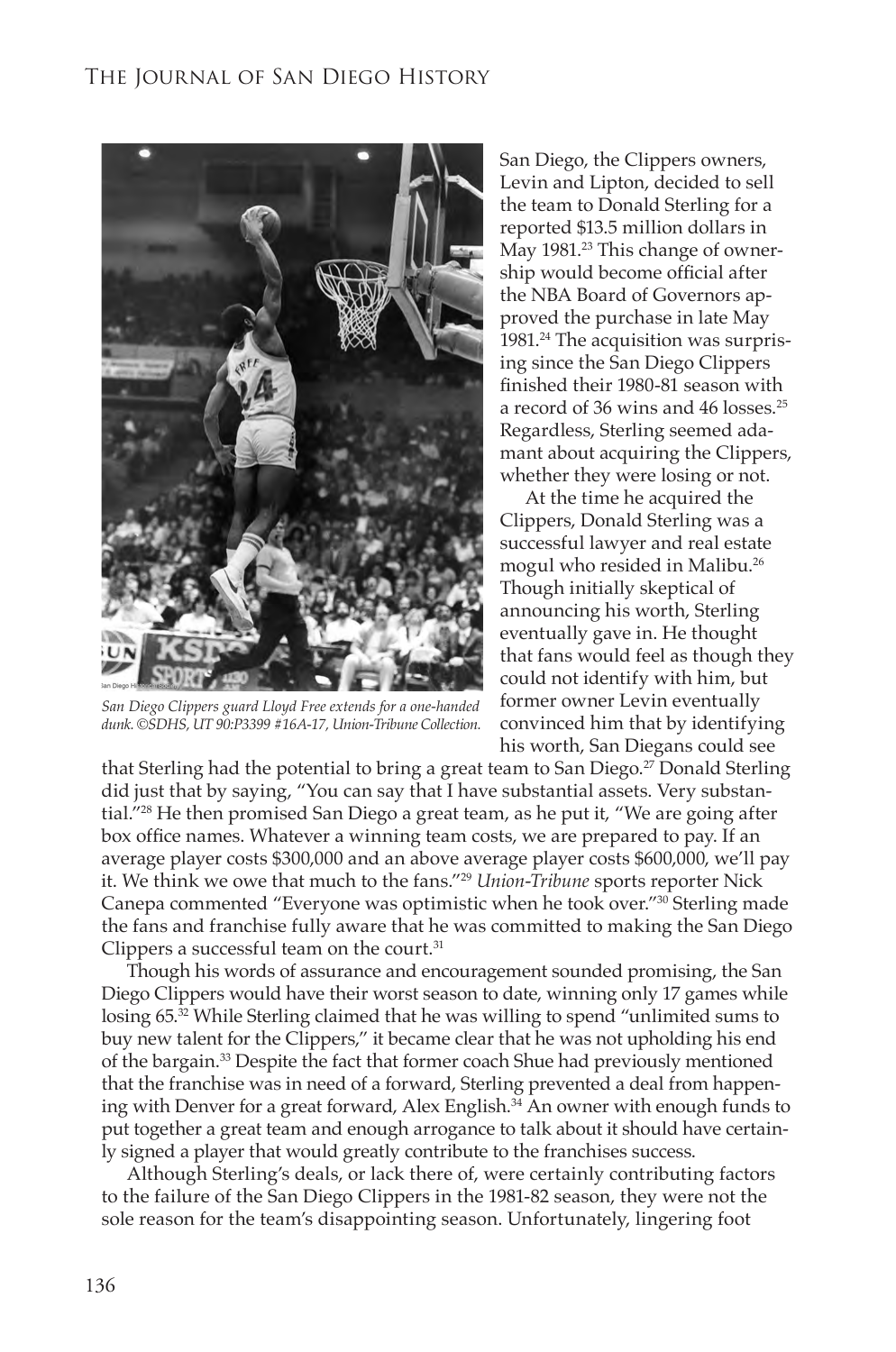problems benched all-star center, Bill Walton, for the entire season. Walton said, "You never blame the ownership. The fact that it didn't work is my fault because if I had played, if I had been able to play, it would have worked."35 Another contributing factor to the unsuccessful 1981-82 season was the attendance average. Since the Clippers started playing basketball in San Diego, their average attendance decreased from 9,230 to 5,477 people per game.<sup>36</sup> Realizing this apparent failure in the 1981-82 season, Sterling sought to finish the season in last place so they could pick up Ralph Sampson in the upcoming draft. $37$  The NBA, however, found this sort of talk to compromise the NBA's integrity and Sterling was fined \$10,000.38 It was as if "he didn't want or care if the team succeeded" in San Diego. $39$ 

Just as people began to wonder about Sterling's antics with regard to the Clippers and question whether or not he was fully dedicated to the franchise, Sterling tried to move the team to Los Angeles during the summer before the 1982-83 season.40 This act caused a tremendous uproar on behalf of the NBA as they proceed-

ed to investigate Sterling and his commitment to his team.<sup>41</sup> Club documents with Sterling's intentions of "cutting back" on the spending for the franchise certainly did not help his cause. Key items to a franchise, such as training camp, scouting, advertising, and medical expenses went from suitable in the 1981-82 season to the bare minimum in the 1982-83 season.<sup>42</sup>

It seemed as though everything was reduced in some way, but certain areas were affected more than others. For example, in the 1982-83 season Sterling arranged for the team to train at North Island Naval Air Station in order to further cut spending, a thought that seemed unimaginable when Sterling first acquired the team.43 Also, when Sterling cut back scouting from \$23,402 to \$1,100, there was an incalculable risk in future drafts.<sup>44</sup> The Clippers had been on the right track with their scouting as they drafted the number one draft pick, Tom Chambers, the previous year.45 Chambers would go on to be an all-star.

The NBA had ways of dealing



with Sterling's conduct. "If one *San Diego Clippers forward Joe Bryant glides over the Milwaukee defense. ©SDHS, UT 90:Q3695 #19, Union-Tribune Collection.*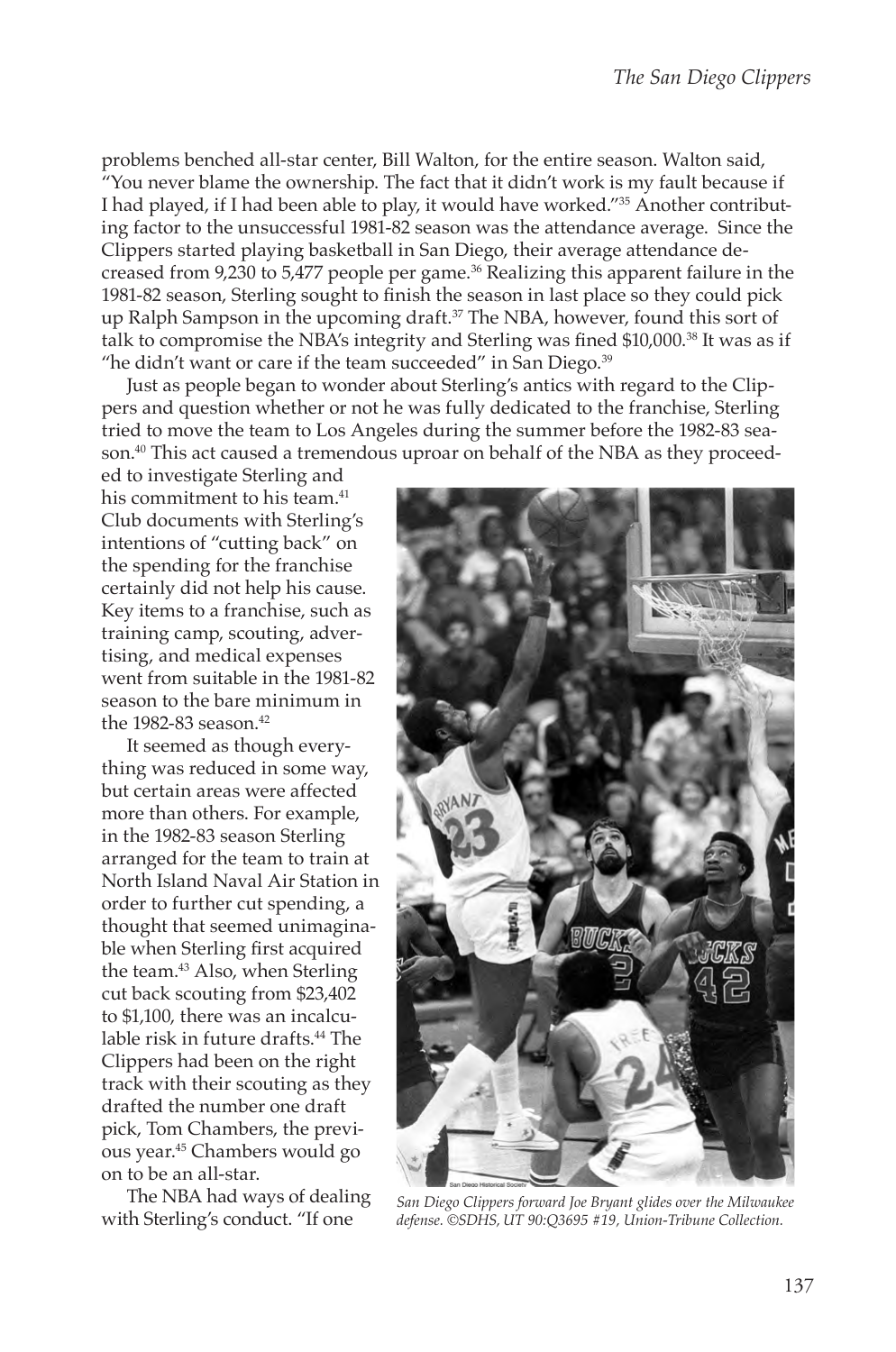of our clubs begins to operate in a manner that is detrimental to the NBA as a whole… the board of governors under the constitution has power to impose any number of sanctions."46 These sanctions include anything from as little as a fine to something as extreme as "termination of a franchise."47 Luckily for Sterling, the investigation came to an end when he hired an attorney, Alan Rothenberg, to handle matters pertaining to the Clippers.48 This inquiry on behalf of the NBA also halted as a result of Sterling's assurance to the NBA that he was set on staying in San Diego with the team.<sup>49</sup>

The San Diego Clippers 1983-84 season was met with a new coach, Jimmy Lynam, who replaced Paul Silas.<sup>50</sup> The Clippers went through a number of coaches, but "that's the nature of pro sports… if you don't win, the players get traded and the coaches get fired."51 The Clippers did just that. They finished the season with 30 wins and 52 losses and traded away Swen Nater and Byron Scott, two very promising players.52 Within the Clippers 30 wins, only 5 were road game wins.<sup>53</sup> Donald Sterling had had enough.



*Bill Walton contests a shot from Hall of Famer Kareem Abdul-Jabbar. Courtesy of Bill Walton.*

Upon finishing the 1983-84 season, it was apparent that Sterling once again had his eyes fixed on Los Angeles. He announced at a press conference on May 15, 1984, that he would be moving the Clippers to Los Angeles.54 Though many of the fans were surely disgruntled by this decision, it was nevertheless a good business opportunity. Marketing and Sales Senior Vice President Carl Lahr agreed that "[I]t was the right move to relocate to Los Angeles. I don't think there was any way to turn around the team's image and fortunes unless the team was sold and a new arena was built."55 Bill Walton also pointed out:

For him it was the right decision, and it's his team. He is from Los Angeles, his businesses are in Los Angeles and it has worked out for him. Professional basketball is a business. While people like me might have certain feelings, it is the businessmen who make the call. When you look at the history of the NBA and you look at the incredibly great players, Magic Johnson, Larry Bird, Kareem, Michael Jordan, Dr. J, all the phenomenal number of players who have made the league what it is, never discount what David Stern (current NBA commissioner) has done. You have to have that business leader at the top making the right decisions. From a business point of view, it was the right move.<sup>56</sup>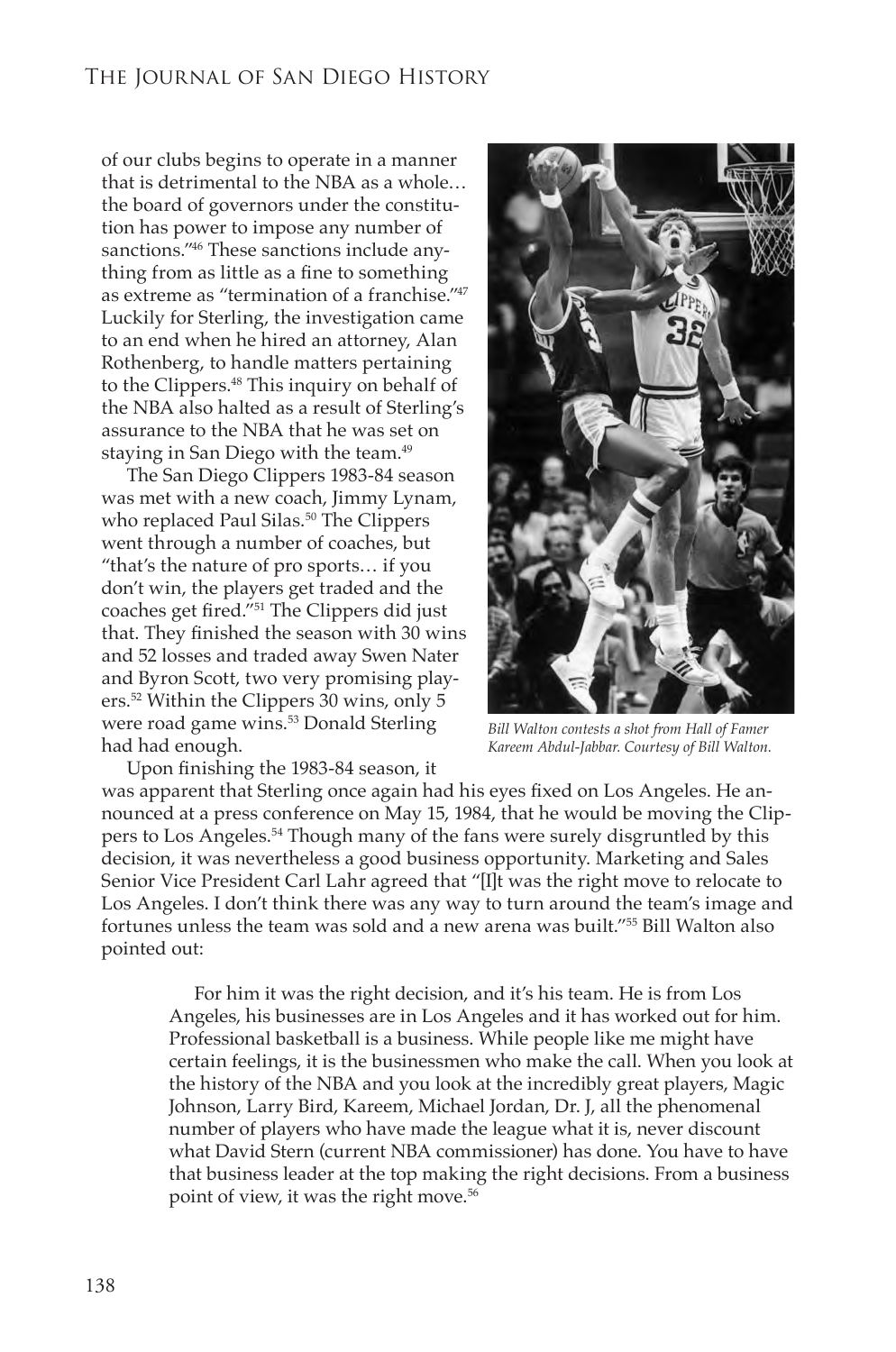Although the Clippers' time in San Diego was short-lived, it will not be forgotten for what it was and what San Diego could have been, a great basketball town. The Clippers were not the first NBA team from San Diego since the popular Rockets had made San Diego their hometown prior to moving to Houston. San Diegans still hope that they have not had the last professional basketball team to play in their hometown; San Diego has much to offer basketball fans – everything but financial support and an NBA team.

## **Endnotes**

- 1. "San Diego Rockets (1967-1971)," *The Sports E-Cyclopedia The Ultimate Sports Resource*, http:// www.sportsecyclopedia.com/nba/sdrock/sdrockets.html (accessed April 30, 2009).
- 2. "San Diego Conquistadors," *Remember the ABA*, http://www.remembertheaba.com/San-Diego-Conquistadors.html (accessed April 30, 2009).
- 3. "Clippers Franchise History," *NBA*, National Basketball Association, http://www.nba.com/clippers/history/index.html (accessed May 8, 2008).
- 4. "Buffalo Braves," *NBA*, National Basketball Association, http://www.nba.com/clippers/history/ braves\_stats.html (accessed May 8, 2008).
- 5. Ibid.
- 6. "Clippers Franchise History," *NBA*, National Basketball Association, http://www.nba.com/clippers/history/index.html (accessed May 8, 2008).
- 7. Irv Kaze, Letter to Clipper Fan, 1978, San Diego Clippers, San Diego Hall of Champions.
- 8. Joe Hamelin, "Clippers' 'Silent Partner' Likes Rookie, 'HR' Rule," *The San Diego Union Tribune*, September 13, 1978.
- 9. Ibid. Schulman was a partner with Eugene Klein in the San Diego Chargers.
- 10. Dan Berger, "Shue Gets S.D. Post as Coach," *The San Diego Union Tribune*, August 8, 1978.
- 11. Ibid.
- 12. Ibid.
- 13. Ibid.
- 14. Matt Winick, Official National Basketball Association Guide for 1978-79, 1978, *The Sporting News*, St. Louis, 35.
- 15. Official NBA Guide, 1980-81, National Basketball Association 35th Anniversary, 1980, *The Sporting News*, St. Louis.
- 16. Ibid.
- 17. "1979-80 San Diego Clippers," *Basketball-Reference*, http://www.basketball-reference.com/teams/ SDC/1980.html (accessed June 5, 2008).
- 18. Frank Fleming, "San Diego Clippers," *Sports E-Cyclopedia*, http://www.sportsecyclopedia.com/ nba/sdclips/sdclippers.html (accessed June 5, 2008).
- 19. Joe Hamelin, "Clippers Can't Even Say Wait Until Next Year," *The San Diego Union Tribune*, April 1, 1980.
- 20. Bill Walton, interviewed by author, August 11, 2008.
- 21. Ibid.
- 22. Joe Hamelin, "Clippers Can't Even Say Wait Until Next Year," *The San Diego Union Tribune*, April 1, 1980.
- 23. *Donald T. Sterling Purchases Clippers From Irving H. Levin*, NBA, San Diego, San Diego Clippers Basketball Club, Inc., 1981.